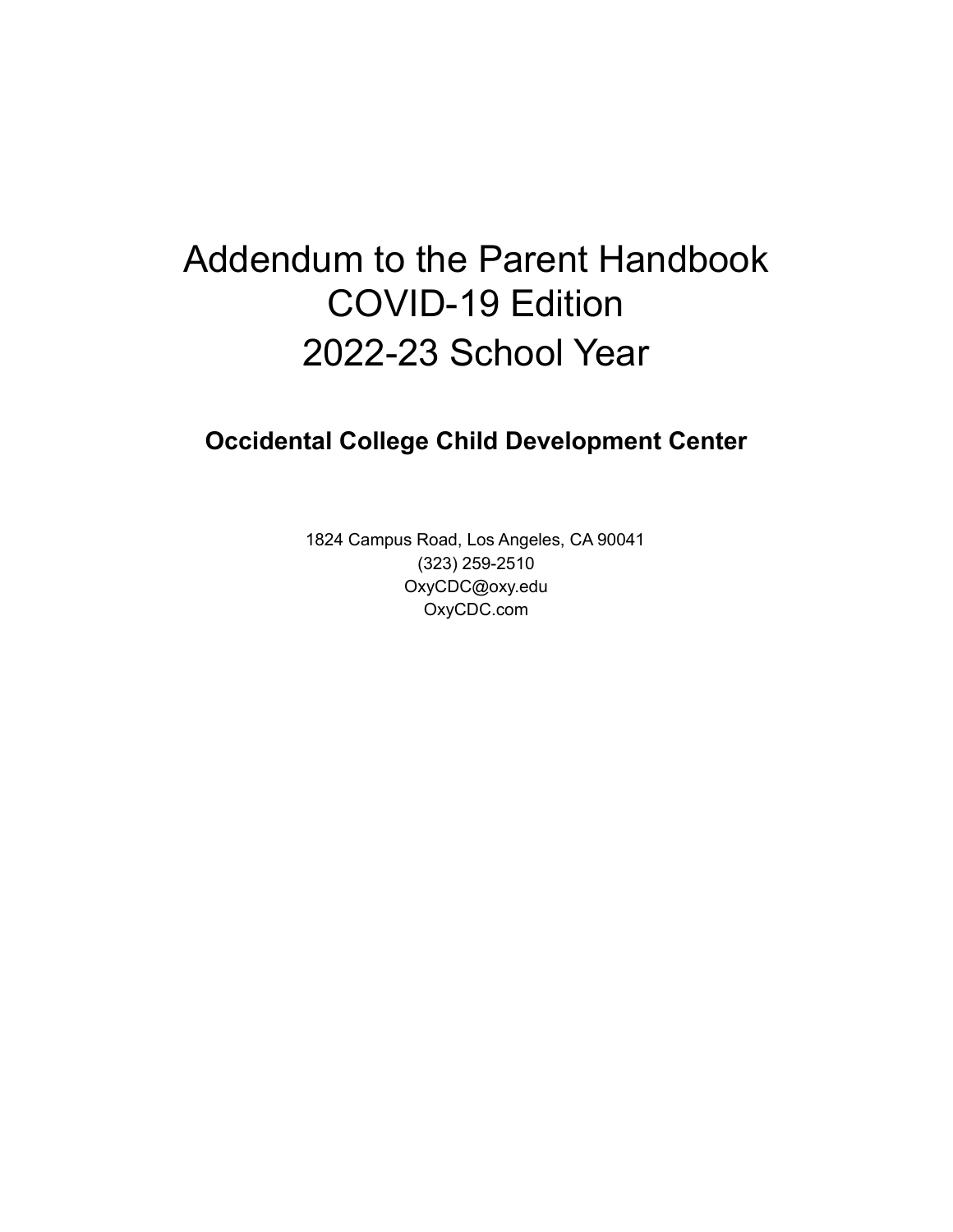## **Occidental College Child Development Center Addendum to the Parent Handbook COVID-19 Edition**

|                | 2              |
|----------------|----------------|
|                | 3              |
|                | 3              |
|                | $\overline{4}$ |
|                | 4              |
|                | 4              |
|                | $4 - 6$        |
| $\overline{7}$ |                |
|                | $7 - 15$       |
|                | $15 - 16$      |
|                | 16             |
|                | 16             |
|                | $16 - 17$      |
|                | 17             |
|                | 17             |
|                | 19             |
|                |                |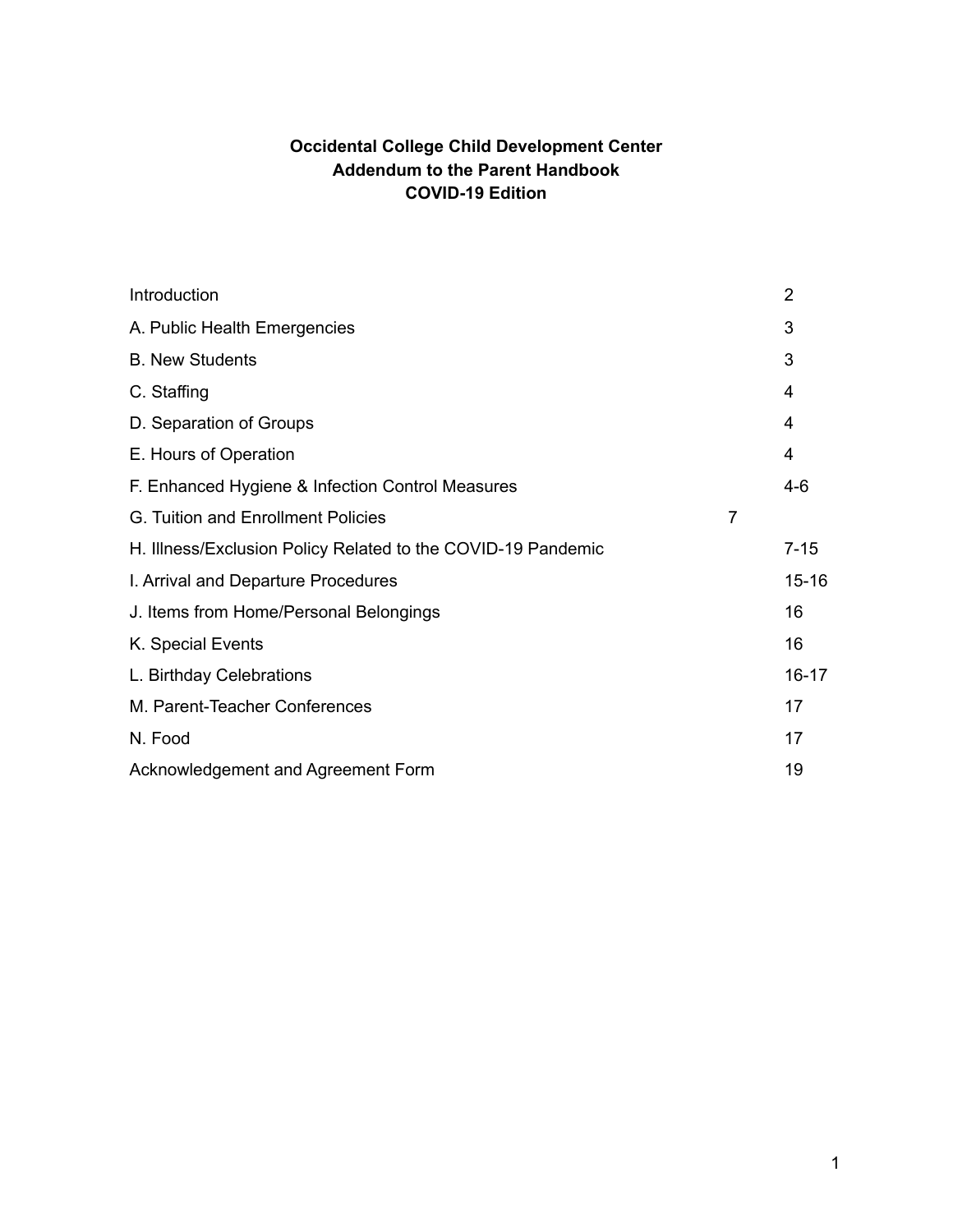## **Introduction**

#### Dear Parents,

While it has been necessary to implement several health and safety policies and procedures, many things will remain the same. The Oxy CDC is still an environment that fosters fun, social connections, and learning. It is still our goal to help children reach their full potential, as we provide them with opportunities to create, explore, and learn. The teachers and I are committed to continuing to provide a quality program that is safe, educational, child-friendly, and fun!

This Addendum to the Parent Handbook lays out necessary policies, as we operate the program during the COVID-19 public health crisis. Since the current environment is constantly evolving, this Handbook Addendum and the necessary health and safety policies are subject to change. We will keep you updated as policies need to be adapted.

We strive to minimize risk as much as possible, while also trying to make the best plans possible for children and families. We will do our best to ensure that policies are realistic and feasible for staff, children, and parents. We have been, and will be, following the guidelines and requirements for child care centers given by the CDC (Center for Disease Control), the Los Angeles Department of Public Health, and Child Care Licensing. We are also partnering with Oxy's Health Advisors regarding necessary policies during COVID-19. **Please be sure to read through this entire Addendum and sign and return the last page.**

Please feel free to contact me if you have any questions about the policies and procedures that are outlined in this Addendum to the Parent Handbook. They are in place to ensure that Occidental College Child Development Center is a safe and enjoyable place for your family.

Laura Drew Program Director Occidental College Child Development Center LDrew@oxy.edu (323) 259-2684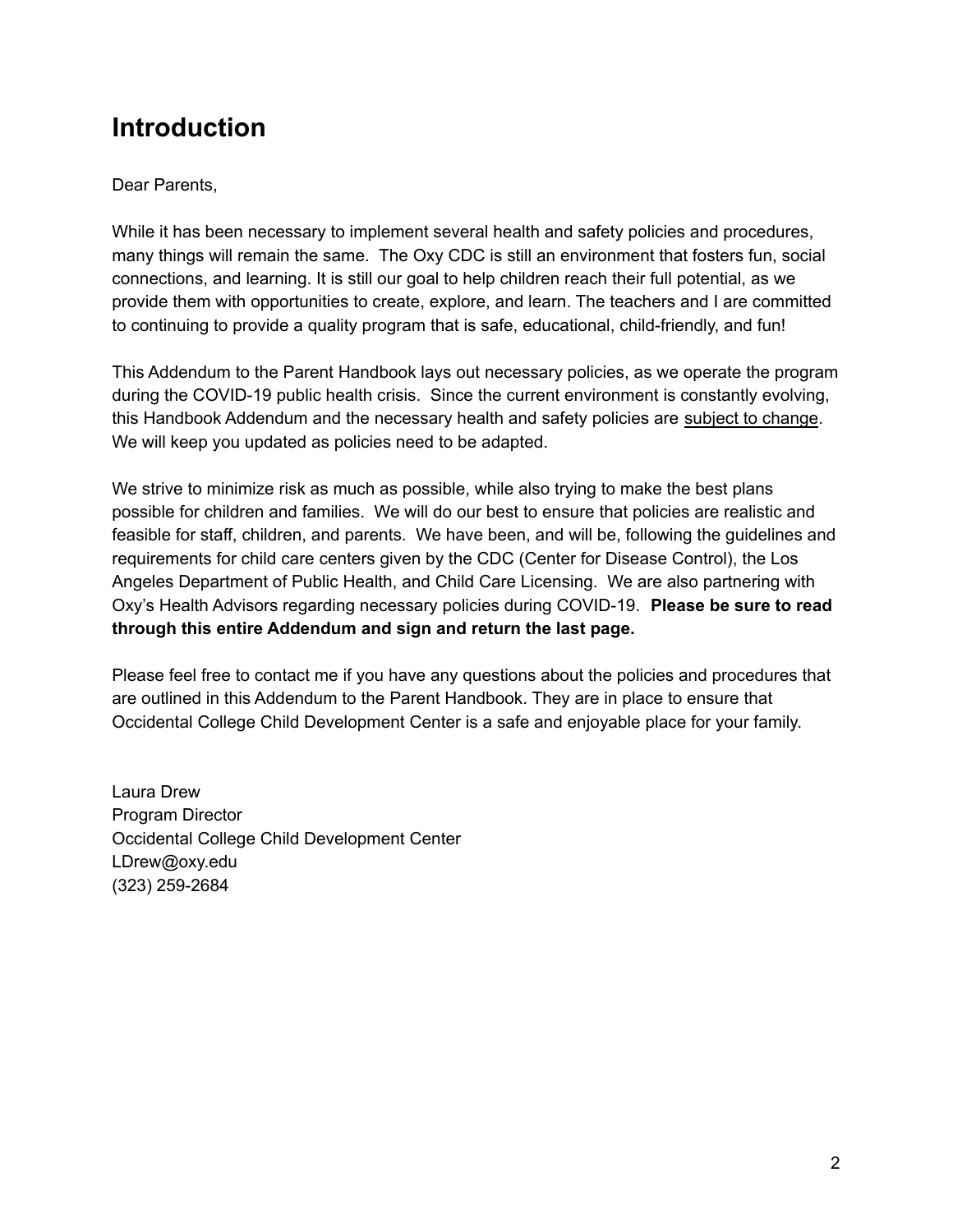# **A.Public Health Emergencies**

During a public health emergency, decisions about operations and/or closure will be made in consultation with Occidental College and guidance provided by the Centers for Disease Control, the Los Angeles Department of Public Health, Child Care Licensing, and other local, state and federal resources. Decisions made by the Oxy CDC are, and will be, designed to ensure the safety of children, staff, and families.

Public health emergencies may necessitate alterations to policies and operations, which may include, but are not limited to: reduced hours of operation, additional fees/tuition, changes in the illness policy, limited entry to the building/facility, limitations on what may be brought to the Center, changes in staffing, reduced enrollment capacity, required attire (e.g. face masks), daily schedule, group functioning, and food service. We may be forced to close the Center (by the Department of Public Health), or we may deem a closure necessary, for safety reasons. Contained in this Addendum to the Parent Handbook, you will find specific information related to Oxy CDC operations during the public health crisis created by COVID-19.

The most recent guidance for Early Childhood Education settings has shifted to recommending, rather than requiring, some of the practices that were required over the past year. Conditions have improved dramatically since the height of the pandemic, so we feel confident in loosening some restrictions. This being said, **all policies are subject to change, as necessitated by evolving conditions.** Parents should be prepared for us to put stricter policies back in place, should there be a need. Similarly, when possible, some of the restrictions may be loosened further. We will continue to update you, as things evolve.

# **B. New Students**

Before enrolling their child, parents/guardians must read our main Parent Handbook and this COVID-19 Addendum to the Parent Handbook.

If parents/guardians of children new to our program have not already done so, they must schedule an appointment with the Director for a virtual tour and interview. This provides a chance to meet, answer questions, go over the enrollment packet and discuss what to expect. Once offered a spot, parents/guardians will be provided with an Enrollment Contract/Release and all other enrollment paperwork.

Parents of new children will need to schedule and attend two or three 30-minute visits at the Center with their child. During these visits, the parents and child(ren) will be able to meet the teachers and get familiar with the environment, before the first day of school. The first 3 (three) days of attendance for each child will be half-days (pick up at 12:30 p.m.).

Parents of returning children should schedule one or two brief visits for their child, during the week or two prior to the child's start date. This will help the child get refamiliarized with the environment and the teachers. The first 3 (three) days of attendance for each child will be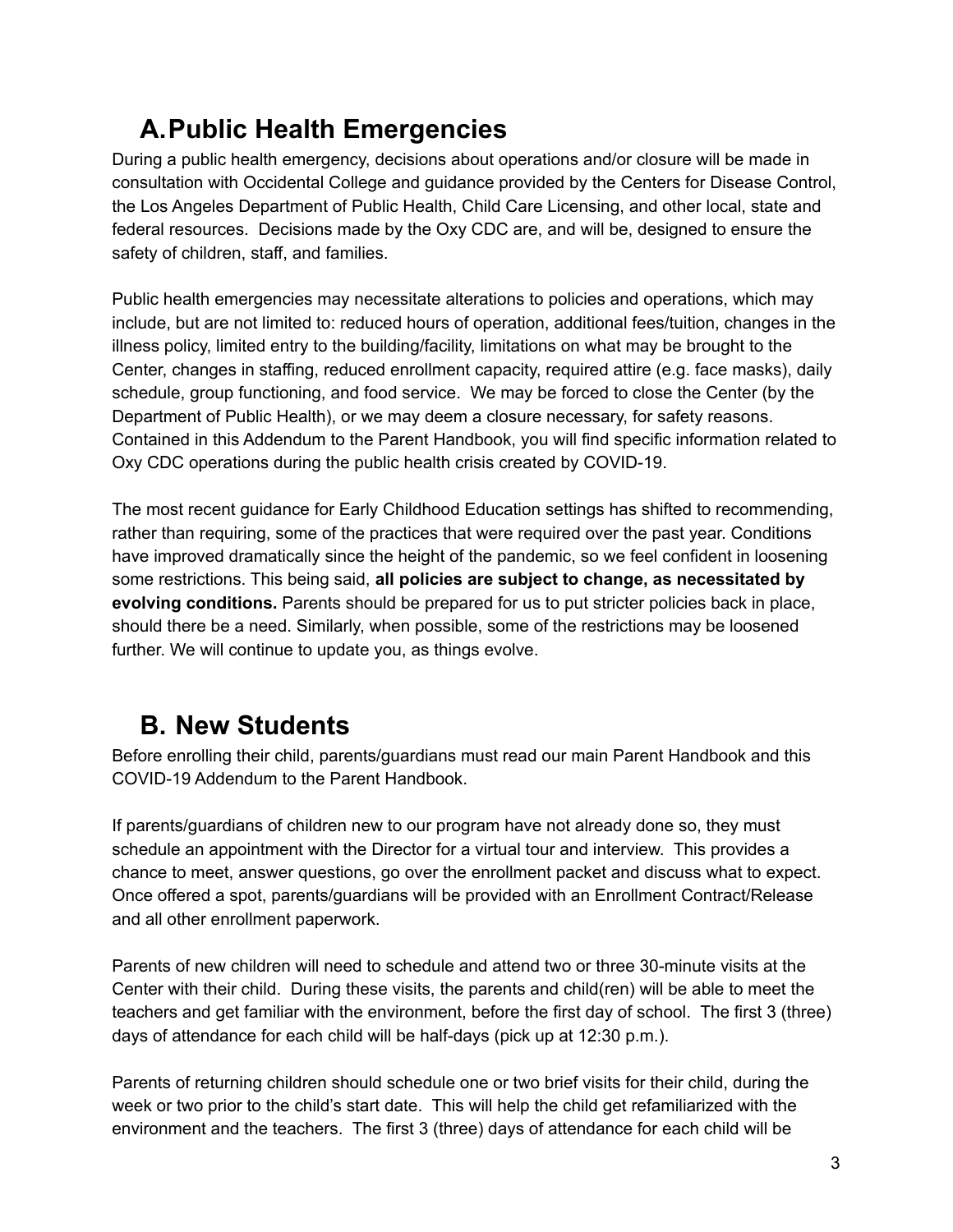half-days (pick up at 12:30 p.m.).

# **C. Staffing**

Teacher illness, self-isolation due to symptoms, and self-quarantining due to potential exposure, may present challenges during the COVID-19 pandemic, as these can last for long periods. If a teacher comes down with any signs of COVID-19 (or other serious illness), that teacher will have to leave the premises as immediately as possible.

Though we are always on the lookout for good substitute teachers, keeping a steady sub list can be challenging (usually subs leave for permanent jobs). Right now, we are having an extremely difficult time finding substitute teachers. There may be days when we have reduced teacher coverage. This may, unfortunately, result in us offering a reduced number of hours for that day/those days, asking parents to pick their children up early, or asking parents to keep their children home for any days that we cannot enlist sufficient teacher/sub coverage. We will do our best to avoid this, but the limitations on staffing make it a possibility.

# **D. Mixing of Groups**

Keeping classes/groups of children separated is one possible way to limit the spread of COVID-19. Whenever the community spread of COVID-19 is very high in our community, we may utilize the option of attempting to keep groups of children/classes separated from each other. This will be reliant on sufficient teacher coverage to staff all groups separately. Should we have lower teachers coverage, there may be some portions of certain days where we need to combine groups. When groups are mixed, if there is a positive COVID-19 case, we will ask for all children to be tested for COVID-19. Potential exposure to a case at school does not require that children quarantine. But they should get tested for COVID, both initially and again 3-5 days later.

# **E.Hours of Operation/Schedule**

For the coming school year, we'll be offering hours of operation from 8:00 a.m. to 5:30 p.m., with before care from 7:30 - 8:00 a.m. as a possible option (see fee schedule).

The **Daily Schedule** will continue to include a great deal of outdoor time, though there will also be daily indoor play time. We will seek to have children outdoors while they are eating times (with masks off), whenever possible.

# **F. Enhanced Hygiene and Infection Control Measures**

**1. Hand Washing:** Hand washing has always been a focus in early childhood programs, as this is one of the best ways to reduce transmission of disease/germs. We will continue to have a heavy focus on frequent and proper hand washing/hand sanitizing.

Parents and children should use the hand sanitizer available outside each gate to sanitize their hands prior to entering the facility. If hand sanitizer is not the preferred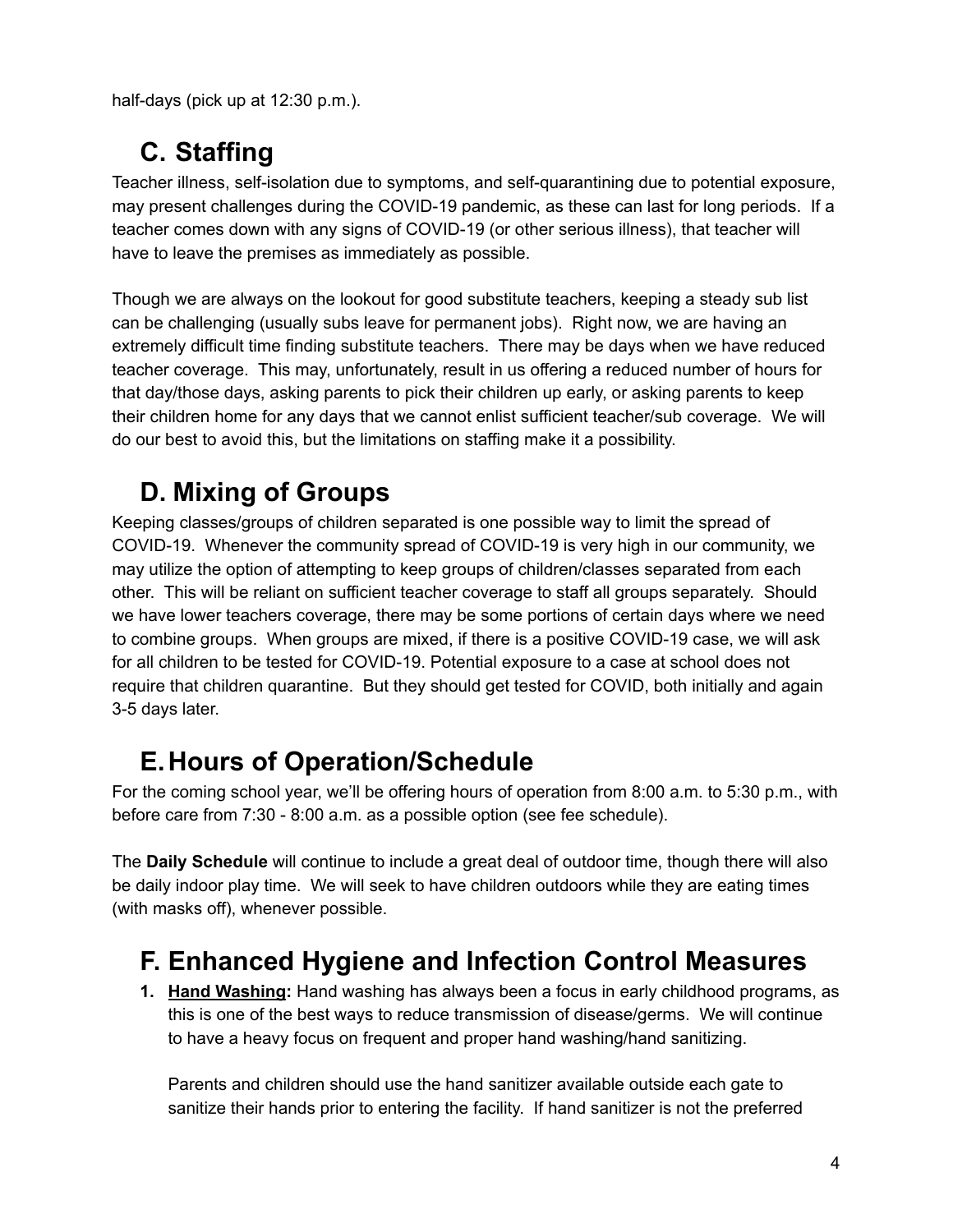method, parents should help their children visit their sink to wash hands immediately after arrival. Children and staff will be asked to wash/sanitize their hands throughout the day, as needed. Children will be asked to wash their hands prior to leaving at the end of the day. Children will be supervised, to ensure that they are following proper handwashing procedures, using soap and water and lathering for at least 20 seconds. Hand sanitizer may be used when soap and water are not available. Hand sanitizer stations are located throughout our facility.[\(https://www.cdc.gov/handwashing/](https://www.cdc.gov/handwashing/))

- **2. Enhanced Disinfection Protocols:** The staff has received additional training on infection control and workplace disinfection. All high-touch surfaces (door handles, table tops, chair backs, etc.) will be disinfected at intervals throughout the day. The hands-free faucets and soap dispensers at children's sinks will limit cross-contamination in sink areas. Bathrooms, including toilet seats and sinks, will be disinfected by Oxy housekeeping staff two (2) additional times during the school day, There will be continuous disinfection of all shared surfaces/items throughout the day, and a disinfection of the whole Center overnight by Oxy's housekeeping staff.
- **3. Masks:** According to the CDC, wearing a well-fitting, medical grade mask is a public health measure that can reduce the spread of COVID-19.

Currently, all Oxy CDC staff, Oxy student workers, and all children wear masks while they are indoors (except when children are sleeping).

Currently, outdoor masking is optional when children are with their own group/class. When groups mix in the afternoons, children and teachers wear masks. Everyone, parents, teachers and children, are masked during drop-off and pick-up time.

Children generally adjust to wearing masks at school quite easily, especially if the practice is supported and reinforced by parents. **We will need your help in getting your child acclimated to wearing a mask/facial covering,** if your child is not already accustomed to this practice. If you'd like some support in helping your child acclimate to wearing a mask, please let us know.

Each child should have four or more clean/fresh, medical grade (surgical or KN95 or KF94) on hand each day (in case masks get wet/dirty/soiled). Happy Masks and Enro Masks (which have multi-layer enhanced filtration) are also allowed.

It is important to teach children how to properly wear a mask/facial covering, including teaching them not to touch the mask or fiddle with it. When someone touches their mask and then touches a surface, they can spread their germs to that surface. We are aware that this may initially feel unnatural to children, and this will be a process of learning for them. It may take a bit of time for it to become second nature to them.

If a child is having a particularly challenging time with keeping his/her mask/facial covering on a particular day, we will follow up with the child's parents to collaborate on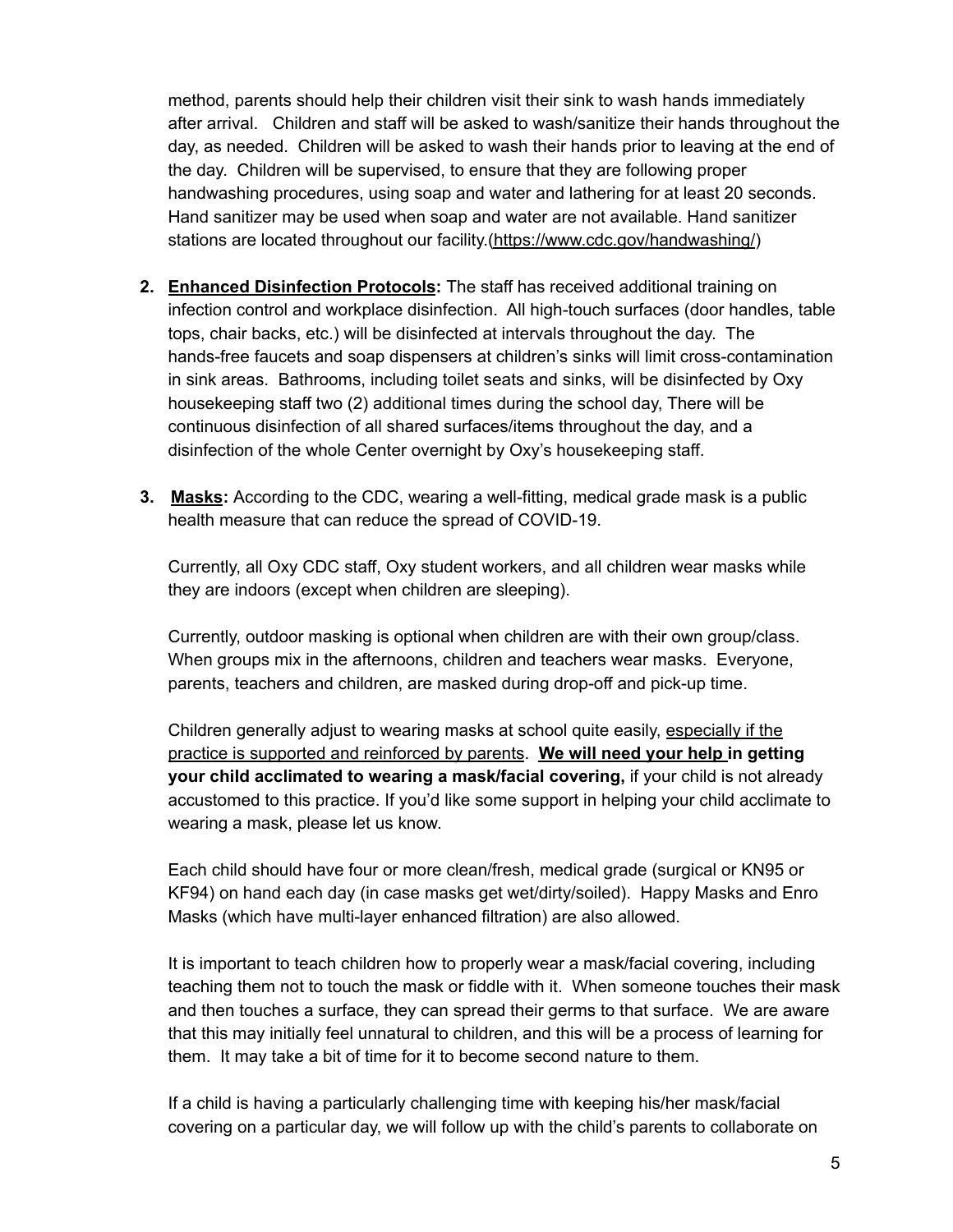working with the child regarding wearing a mask/facial covering at school. After 3 days in a row of unsuccessful attempts to have a child wear a mask while at school, parents will be asked to keep their child home for a period of time, to reinforce proper masking behavior with their child.

#### **4. Spending Time Outdoors and Ventilation**

We will be spending a good deal of time outdoors. Being outdoors not only allows us more space to move, but there is also evidence that coronavirus is much less likely to spread outdoors, due to the fresh air/air movement, warm temperatures, and sunlight.

When we are inside, air quality/temperature permitting, we will be able to open doors and windows to allow air circulation. If the outside temperature is too high, we will close the doors and use the air conditioning. Oxy has added special ionizing filters that kill germs/viruses in the air to our HVAC systems.

Our goal is to ensure that children are always outdoors when eating, due to the fact that they must have their masks off. In rare cases, we may need the children to eat indoors, in which case, we will continue to ensure that they are distanced by 6 ft.

## **5. Limits on Those Entering Facility/Time Spent Inside Facility**

For the time being, we will be limiting who enters the facility. Parents/caregivers can come inside the yard/Center for pick-up and drop-off. We ask that parents/caregivers spend no more than 10 minutes inside for pick-up and drop-off. All adults involved in drop-off and pick-up **must remain masked at all times.**

Although we respect and value the social connections that parents want to make with each other, during this time, we ask that parents avoid using drop-off and pick-up time as a time to socialize with other families. The drop-off and pick-up times should be focused on helping your child transition to and from school. We hope to be able to offer more relaxed social gathering times for families later in the year, conditions permitting.

Parents can also make a plan with their child's teacher to come participate/volunteer in their child's classroom.

#### **6. Vaccination Requirements for Oxy CDC Staff & Student Workers**

Occidental College is requiring that all faculty, staff, and students be vaccinated for COVID-19, unless an exemption is granted.

## **G.Tuition and Enrollment Policies**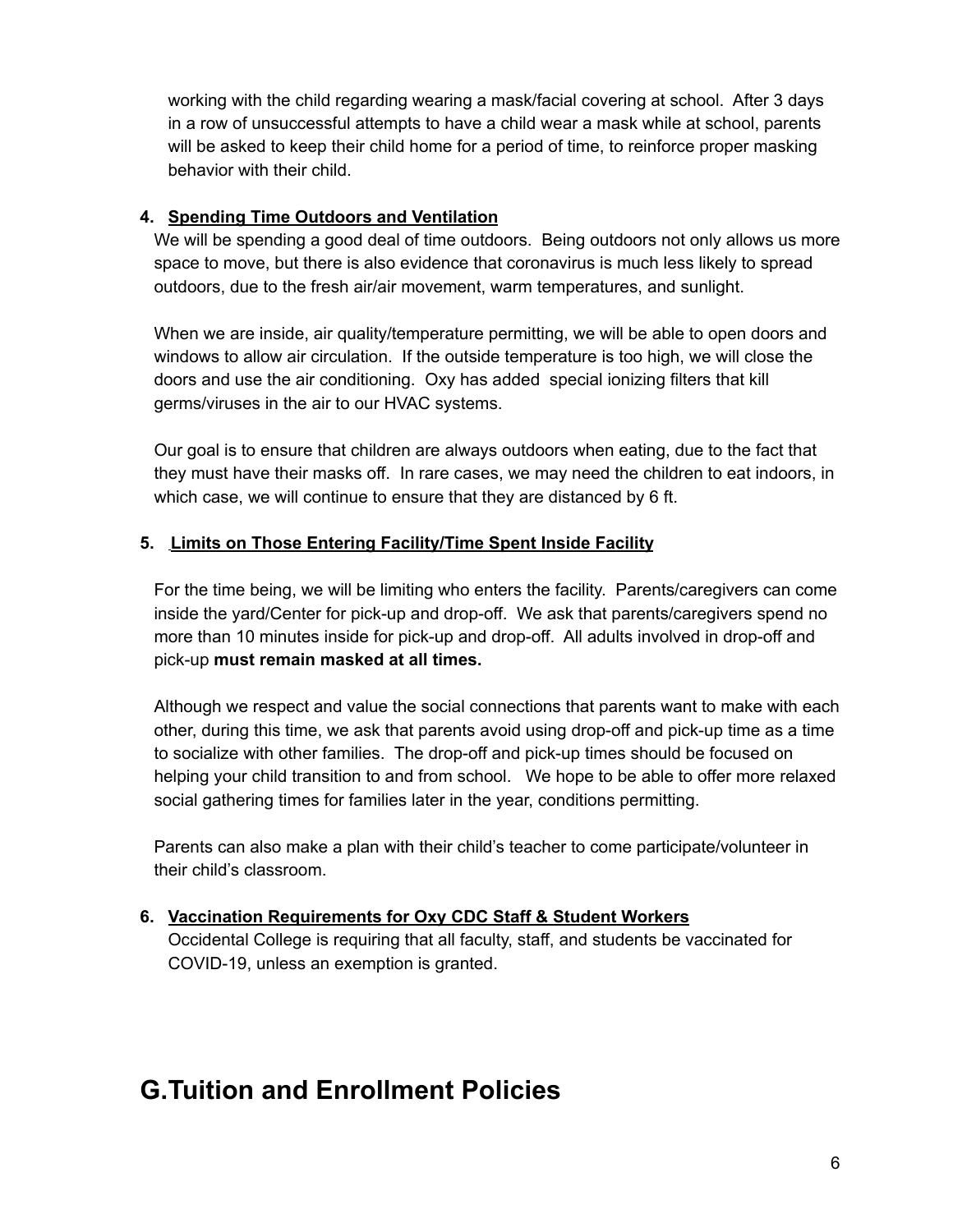The Occidental College Child Development Center will enforce the following policies and procedures for tuition payments:

1. The Center (or particular classrooms in the Center) may need to close, to protect the health and safety of children, staff, and families, in certain instances, such as: fire, earthquake, wildfires, extreme weather, natural disasters, public health emergencies, bomb threat/terrorist threats, civil unrest, power/water outages, insufficient teacher coverage, or other conditions that render safe operations impossible. Whenever possible, we will give as much advance notice of closure as we can. In some cases, we may need to close without warning.

When the Center (or a particular classroom) must close due to an emergency situation (as stated above), tuition charges will be handled in the following manner. For up to the first week of closure, full tuition will be due. If the closure lasts longer than one week, half of the tuition would be due for the second week of closure. If the closure lasts longer than two weeks, parents would not be obligated to pay tuition from the start of the 3rd week until the day that the Center reopens.

- 2. Your tuition pays for an *enrollment spot*, not specific days of attendance. All tuition is due, regardless of illness, being asked to keep your child home due to our illness policy, behavioral/disciplinary removal, vacations, holidays, breaks, or emergency-related closings of classrooms or the Center of any kind (such as due to public health emergencies/pandemic*),* except as outlined #1 above*.* No reimbursement of tuition will be granted. If a closure longer than one week is necessary, any excess tuition payments already on account would be applied as a credit to future weeks of enrollment.
- 3. If you would like to withdraw your child from our program, you must submit a written notice to the Director 30 days prior to your child's last day. You will be charged tuition through the full 30 days after the written notice of withdrawal is received. (You can see more about our Withdrawal Policy in our main Parent Handbook).

## **H.Illness/Exclusion Policy Related to the COVID-19 Pandemic (Illnesses other than COVID-19 are covered in the Illness Policy in our**

## **main Parent Handbook)**

To protect the safety of everyone in our community, we will need to **adhere to a strict illness policy**. This policy was developed with guidance from the Department of Public Health, the Centers for Disease Control, and Child Care Licensing. **We must continue to proceed with an abundance of caution during this public health crisis.**

The symptoms of COVID-19 are similar in adults and children and can look like other common illnesses like colds, strep throat, or allergies. The most common symptoms of COVID-19 in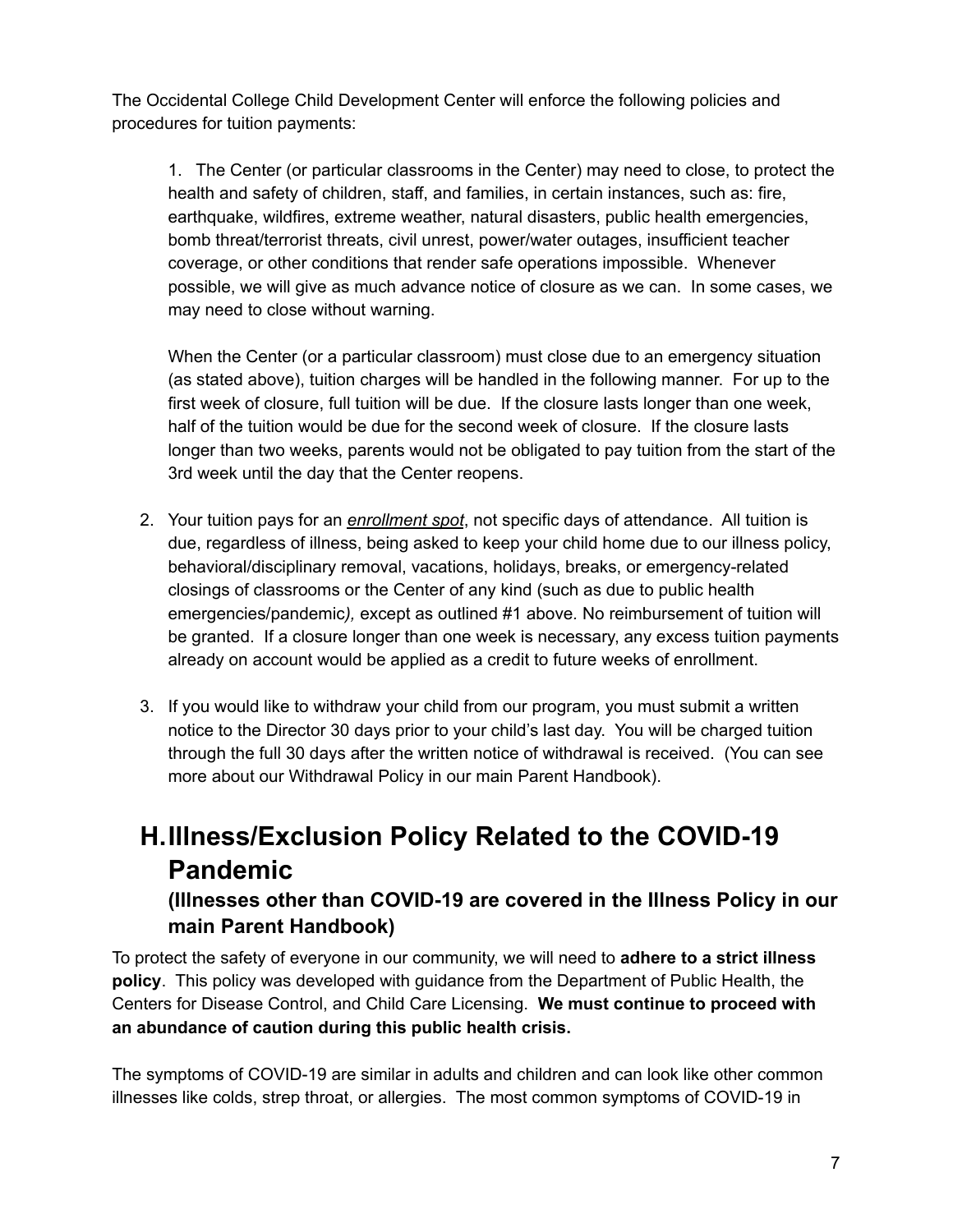children are fever, new cough, diarrhea, vomiting, but children may have any of the following sign or symptoms of COVID-19

- Fever (temperature over 100 degrees)
- Cough
- Shortness of breath/difficulty breathing
- Sore throat
- Abdominal pain, nausea, vomiting
- Diarrhea
- Headache
- Muscle pain/body aches
- Fatigue
- Loss of taste/smell
- Congestion or runny nose

Anyone demonstrating any of the above symptoms, even mild ones, are instructed to stay home and get tested for COVID-19. Please note that any of the above symptoms are consistent with a variety of communicable colds and flus, not only COVID-19, and therefore should be considered contagious. In order to project the health and immunity of all community members, it is best practice to remain home until all symptoms are resolved.

Parents should monitor for symptoms above in all household members and close contacts. Children will be asked to stay home if any household member is experiencing symptoms consistent with COVID-19, until COVID-19 can be ruled out through testing.

## **Illness, Isolation, Quarantine & Exclusion Policy Summary**

**If your child has symptoms or has had close contact with a positive case of COVID, please reach directly out to Laura Drew. You will also fill out the daily health card in the Learning Genie app,** but the app does not actually alert Laura (which is why the extra email or text to Laura is needed). Laura Drew manages all cases of illness and exposure, so Laura needs to be informed directly.

## **ILLNESS POLICY**

1) **If your child experiences any symptoms on the list of COVID-19 symptoms** (see list of symptoms below):

a. **Keep your child home** (your child may not attend school until necessary conditions have been met, for the health and safety of others)

b. **Have your child tested for COVID-19. PCR tests are preferred for accuracy,** however, **in many cases, home rapid tests may also be used**. Rapid antigen tests are more accurate when used in symptomatic individuals. **We will still be asking for PCR tests to check for presence of COVID in asymptomatic individuals** (e.g., exit quarantine), since PCR tests can detect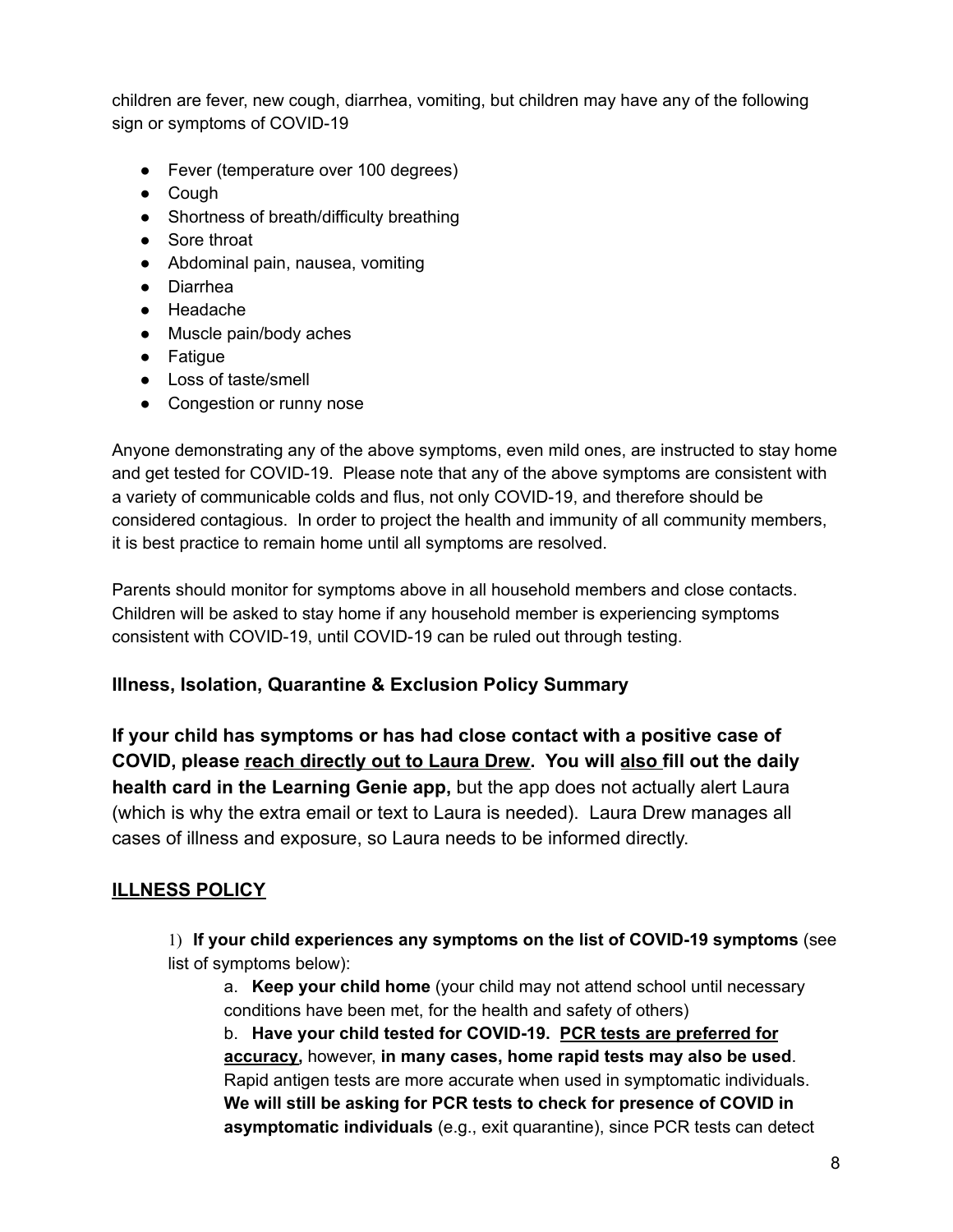the presence of COVID at lower viral levels. We do offer weekly PCR tests here each Wednesday, so you are welcome to take advantage of this service, if it fits the necessary timing of the testing.

c. You may also wish to consult your pediatrician.

#### **Symptoms of COVID-19:**

- Fever (\*100 degrees or above) or chills
- · Cough
- · Shortness of breath or difficulty breathing
- · Fatigue/lethargy
- · Muscle or body aches
- · Headache
- · New loss of taste or smell
- · Sore throat
- · Congestion or runny nose
- · Nausea or vomiting
- · Diarrhea

2) If a COVID-19 test is warranted, **please report the test results to Laura Drew, when you get them.**

3) If your child receives a **negative COVID test result,** your child can **return to school when ALL of the following conditions are met:**

a. Your child has been **fever-free for, at least, 48 hours** (without fever-reducing medicine) – *fever-free means at their normal temperature*. b. Your child feels **basically back to him/herself** except for some mild lingering cold symptoms (light congestion, mild and intermittent cough). He/she has no

other symptoms of illness and is **generally feeling and functioning well**.

c. **Your child's cold symptoms have started to improve.**

d. If any lingering cough is present, it is **fairly mild and intermittent.**

e. Your child's runny nose is **not impacting his/her general functioning at school**:

· The nose is not so consistently runny that it is **wetting his/her mask frequently**, necessitating changing masks several times throughout the day, and/**or having to wipe his/her nose and go wash his/her hands continually**.

f. **\*\*NOTE: If you believe that your child meets all of the conditions above for returning to school, do a mask test with your child. Have your child wear a mask at home for, at least, one hour. If your child has trouble breathing with his/her mask on (stuffiness) and/or your child's mucus wets the mask to the point where it needs to be changed, or your child needs to blow/wipe nose more than once or twice, before the hour is up, then your child needs to stay home for a while longer, until symptoms improve.**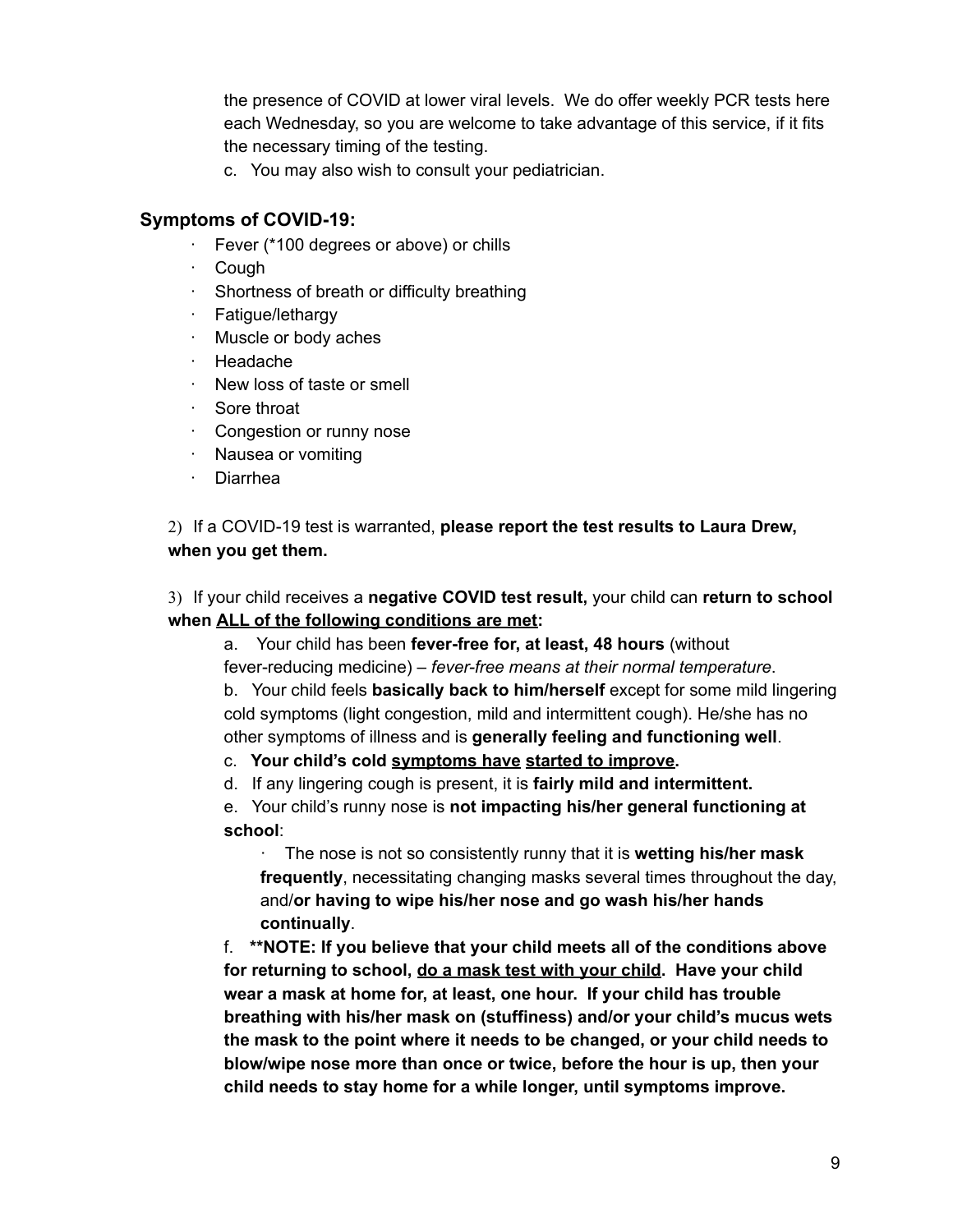4) **Children returning from illness (after testing negative for COVID) will need to remain masked all day (except for eating, drinking and sleeping) until symptoms are gone.**

5) If your child's **COVID test is positive,** your child will need to **isolate (stay home). Please see isolation instructions below.**

6) For any symptoms that are **not COVID-19 related**, our regular Illness Policy would apply (see main Parent Handbook). The current illness policy, however, supersedes the main Parent Handbook illness policies, with regard to requiring all children to be **48 hours fever-free (without fever reducing medication**).

## 7) **Seasonal Allergies**

If your child has cold-like symptoms and you believe that these symptoms are due to ongoing, seasonal allergies (e.g. you and/or your child have/has a history of allergies), you can have your pediatrician confirm that the symptoms are due to seasonal allergies, and your child can attend school with a doctor's note confirming the presence of allergies. However, we do request that, if your child is going to attend school while allergy symptoms are present, your child should be on a daily dose of children's allergy medicine (e.g. Claritin, Zyrtec). This helps children manage their day with their masks on (hard to do with a very runny nose or congestion), and it helps identify that we are not dealing with contagious cold symptoms.

## **ISOLATION FOR A CONFIRMED CASE OF COVID (symptomatic or asymptomatic)**

- A child with a confirmed case of COVID needs to **isolate for a** *minimum* **of 5 days**, regardless of vaccination status and regardless of whether or not he/she has symptoms.
- The first day of symptoms or day that the sample was collected for the first positive test is Day 0.
- **Day 1 is the** *first full day after* **the onset of symptoms or the sample was collected for the first positive test result.**

· Children with COVID-19 can **end isolation after Day 5** and return to school **ONLY if ALL of the following criteria are met:**

- A COVID-19 viral test collected on Day 5 or later is negative (a rapid antigen test is preferred in this particular case)
- The child has been fever-free for, at least, 48 hours (without the use of fever-reducing medicine)
- $\circ$  The child's other symptoms have completely resolved (child is symptom-free)

OR

Isolation can end after Day 10 if BOTH these criteria are met: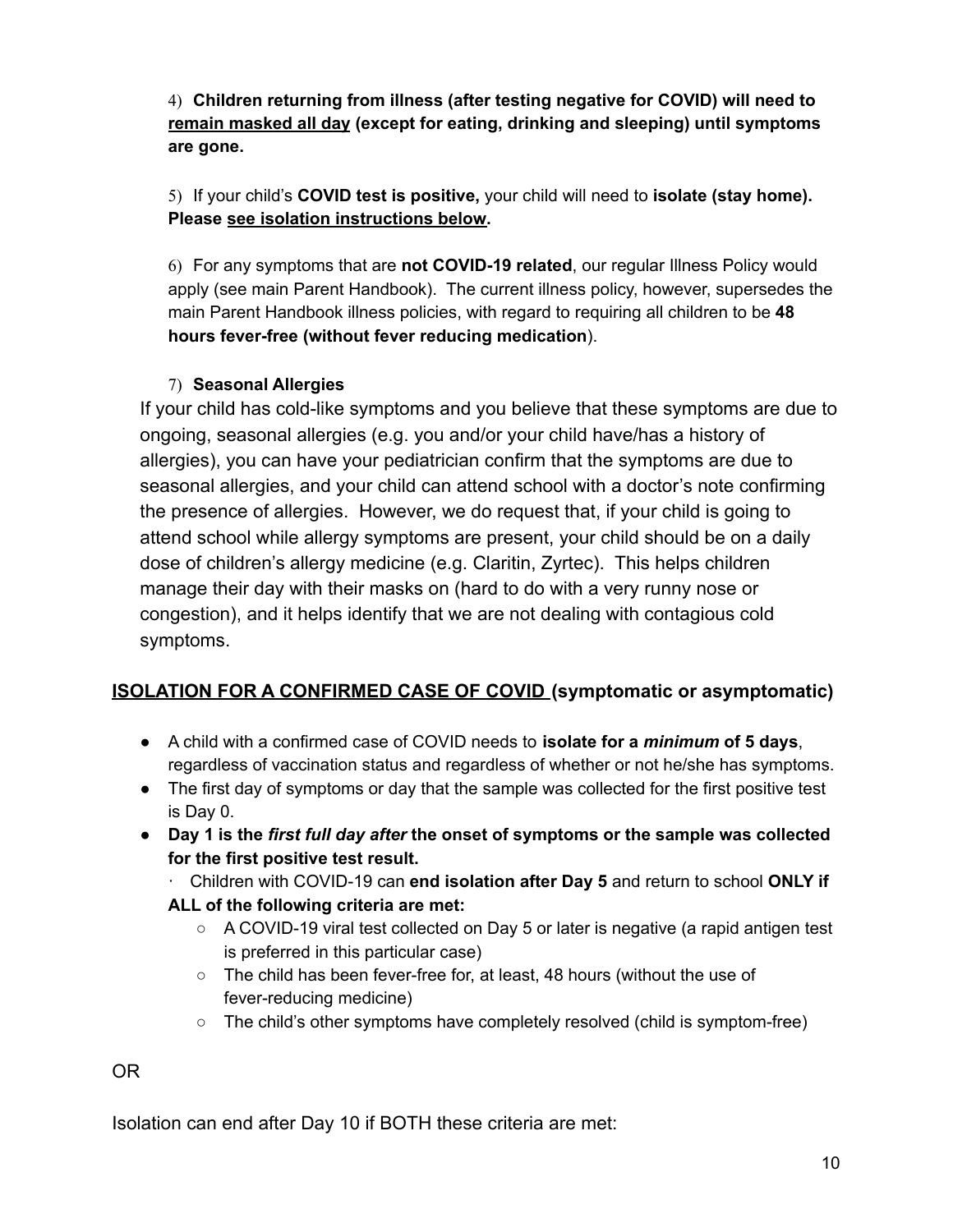- The child has been fever-free for, at least, 48 hours (without the use of fever-reducing medicine)
- $\circ$  The child's other symptoms have completely resolved (child is symptom-free).
- I**f the child exits isolation before Day 10, the child must wear a well-fitting, medical grade mask (surgical, KN95, KF94) for a total of 10 days** (since onset of symptoms or first positive test) **while at school, indoors and outdoors** (except when eating, drinking or sleeping).

## **QUARANTINE FOR EXPOSURE TO CONFIRMED CASE OF COVID**

For **fully vaccinated** children who are **up to date on their booster shots**, or for children who have recovered from a laboratory confirmed case of COVID within the last 90 days:

· The child does not have to quarantine if he/she is exposed to a confirmed case of COVID.

 $\cdot$  It is recommended (but not required) that the child be tested for COVID 3 to 5 days after their last exposure to the case (children recovered from COVID in last 90 days do not have to test).

For children who are **unvaccinated, not fully vaccinated**, or who are vaccinated but **not up to date on their booster shots** (eligible for a booster but have not yet received a booster shot):

A) **Single Exposure**: If the exposure to the confirmed case was an **isolated event** and there is not a continuing exposure:

a. If the child is asymptomatic, he/she may attend school, however:

i. It is requested that the child be tested for COVID as soon as possible after learning about the exposure (rapid antigen test okay).

ii. **The child must get a PCR test for COVID on Day 3 to 5 after last exposure** (Day 0 is day of last exposure, and Day 1 is the next full day).

iii. The child **must wear a well-fitting, medical grade mask (surgical, KN95, KF94) for a total of 10 days** (since exposure) **while at school, indoors and outdoors** (except when eating, drinking or sleeping).

b. If symptoms occur, the child should immediately isolate and test (do not wait until day 5 after exposure to test if symptoms develop earlier). If positive, isolate as directed above.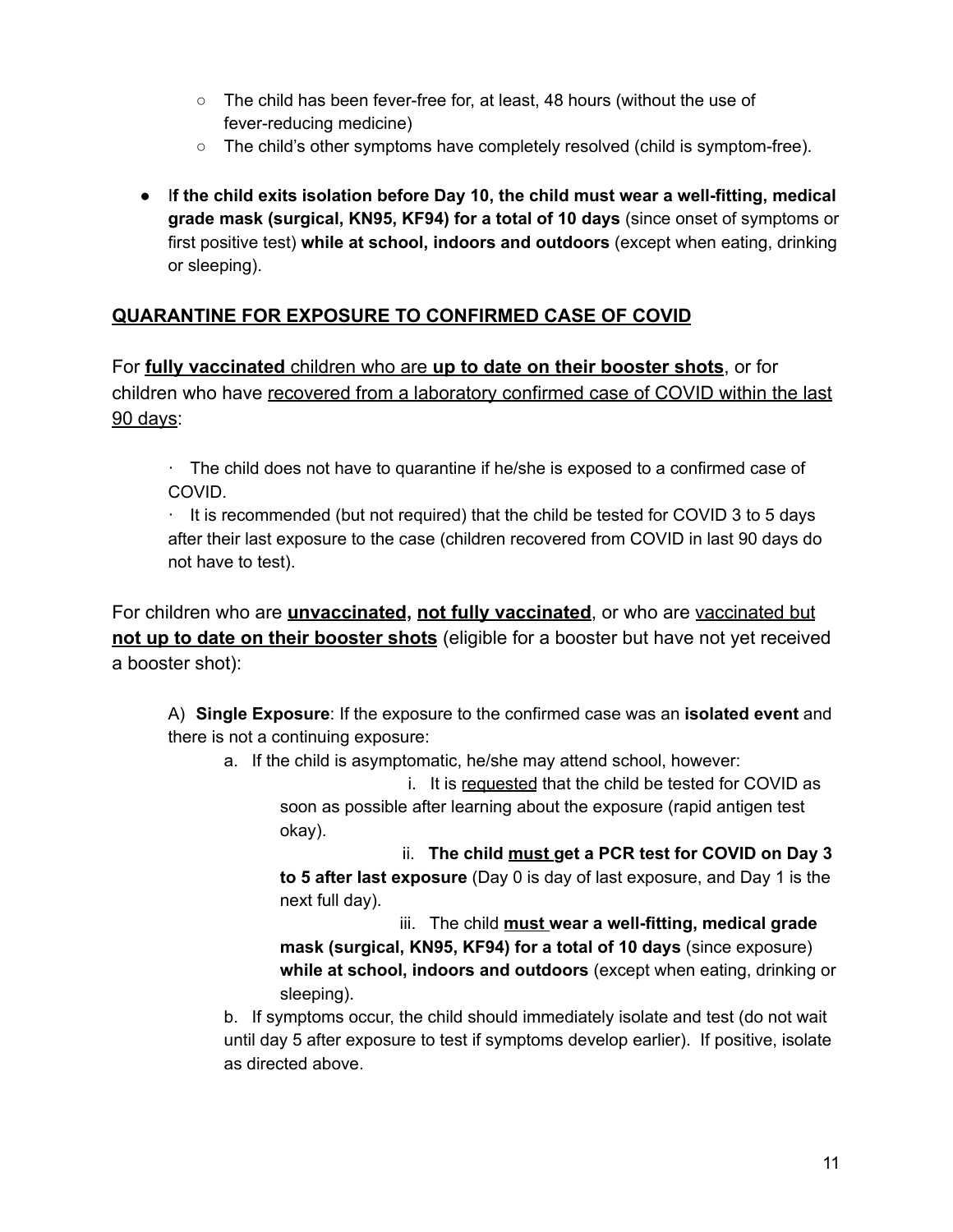B) **Ongoing Exposure:** If the person with the confirmed case is a household member and the child has an **ongoing exposure to COVID** (or any ongoing exposure), then the child should **quarantine for a minimum of 3 days**.

a. It is requested that the child be tested for COVID as soon as possible after learning about the exposure (rapid antigen test okay).

b. In order for the child to return to school, the **child must receive a negative result from a PCR test taken on Day 3** (3 rd full day after COVID case is confirmed), the child can return to school.

i. The child **must wear a well-fitting, medical grade mask (surgical, KN95, KF94) for a total of 10 days** (after the case was confirmed) **while at school, indoors and outdoors** (except when eating, drinking or sleeping).

c. If symptoms occur, the child should immediately isolate and test (do not wait until day 3 after exposure to test if symptoms develop earlier). If positive, isolate as directed above.

## **NOTES: In settings with active outbreaks, quarantine and isolation may be extended for additional days by LA County Public Health outbreak investigators, to help lower the risk of ongoing transmission at the site.**

## **Travel**

Travel by airplane or out of the country no longer requires a quarantine period, but the child should be tested for COVID with a PCR test on Day 3 to 5 after returning.

## **Additional Reasons for Excluding Child from Child Care Environment**

## A) **Household member/daily cohort member of child has symptoms of COVID-19**

- Child should stay home until household/daily cohort member gets COVID-19 test results
- If the test is negative, the child can return (assuming the child meets illness policy criteria).
- If the test is positive, the quarantine instructions for children above should be followed.

## B) A **household member/daily cohort member of the child** who is **unvaccinated, or not up to date on vaccinations,** has **close contact** with a person with a **confirmed case of COVID-19**:

- a. The child should stay home.
- b. The exposed person should get tested COVID-19.
- c. If the household/cohort member tests positive for COVID, the quarantine instructions for children above should be followed.

d. If the person tests negative, he/she should continue to monitor for symptoms and test again on Day 5 after last exposure.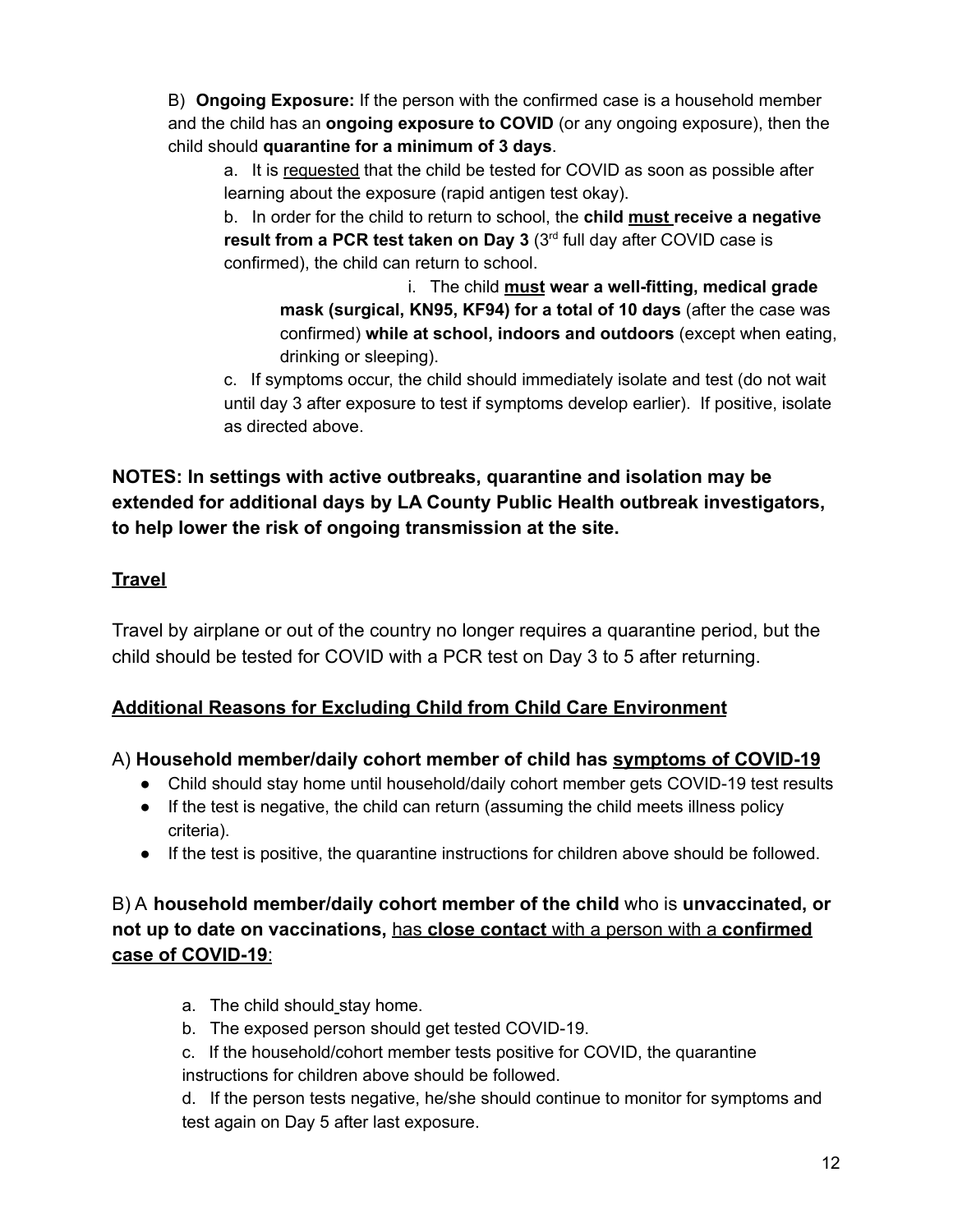e. If the exposed person begins to exhibit symptoms of COVID-19, the quarantine instructions for children above should be followed.

## **DAILY HEALTH SCREENINGS**

As part of a necessary daily health screening process, **parents should conduct their own health screening (including a temperature check), on themselves and on their child, at home each morning before leaving for school.** Parents should closely monitor, at all times, for any symptoms of illness in their child/ren and in members of their family (or anyone with whom their child comes into contact). Oxy CDC staff will be doing the same for themselves. Oxy requires all unvaccinated employees to do self-screening at home and enter the results online in Oxy's system.

## **Parents will enter the information from their home daily health screening into the Daily Health Card on the Learning Genie app**.

## **Isolation/Exclusion of Sick Individuals**

The Oxy CDC staff have received training on identifying the symptoms of COVID-19. While at the Oxy CDC, anyone who comes down with any of the symptoms above should leave the facility as quickly as possible. Staff members must leave the premises immediately, if they come down with symptoms of illness.

If a child comes down with any symptoms of illness, parents will be contacted. Children will be isolated away from others (in an open-air, outdoor location), supervised at distance by a teacher or the Director, until the parent/caregiver arrives to get the child. It is recommended that a surgical mask be placed on the child at this time to limit respiratory droplets from spreading.

To facilitate quick pick up in such cases (or if the Center needs to close quickly due to a COVID-19 case in our population), **parents should be reachable at all times**, and should be available to get their child (or have a designated alternate pick up person get their child) **immediately** - **within 30 minutes of being contacted**. Each day, as part of the sign-in procedure, parents must provide the name and contact number of the **designated parent/person who will be on-call for that day and able to pick up the child immediately**.

**Each family is responsible for having back-up childcare plans in place.** This is true of times when we are operating typically. However, having back-up childcare in place will be even more crucial during the COVID-19 public health crisis. You may be asked to come pick your child at a moment's notice or may be asked to keep your child home unexpectedly (to follow Illness Policy or in the event of a Center/classroom closure).

## **If a teacher or child has symptoms consistent with COVID-19:**

● The person with symptoms will isolate, seek medical attention, and get tested for COVID-19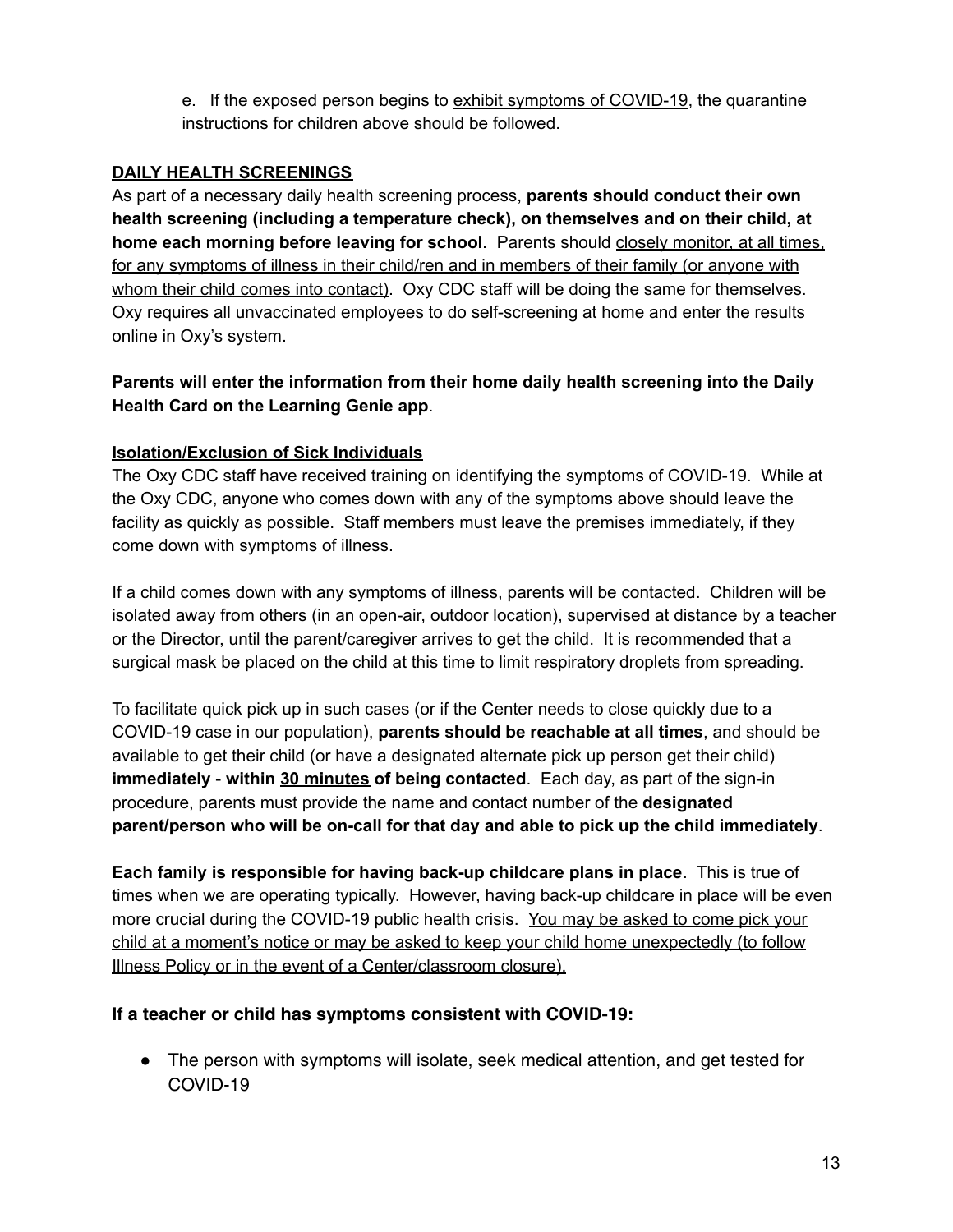- We will notify all families that a child or teacher has had symptoms consistent with COVID-19 (no names will be used)
- We will ask for the person to inform us about their test results and then will share this information with families (again, the anonymity of the person in question will be preserved)
- If there is a confirmed case of COVID-19 in a child or teacher, we will follow the protocols listed above in the Illness, Isolation, Quarantine and Exclusion Policies section.

## **CONFIRMED OR SUSPECTED CASE OF COVID-19**

We ask parents and staff to **notify Laura Drew of any suspected or confirmed exposure to COVID-19.** If any members of your family are tested for COVID-19 due to having symptoms, please contact Laura Drew as soon as you are directed to/decide to get tested and then again when you learn of your diagnosis. Personal health information will remain private and confidential and will not be shared with anyone. No one will be identified by name in public communications.

If there is a positive case of COVID-19 in a child or an adult who has been present in the Center, we will notify parents as immediately as possible. We will not disclose the identity of the person(s) in question. We will contact the Los Angeles Department of Public Health and our Child Care Licensing agency. Any positive case in a child or adult who has been at the Center within 48 hours of showing symptoms will necessitate that we go through the process of identifying who may have been in close contact with that individual. We will identify any close contacts and report them to Public Health. Public Health will contact these people to follow up.

#### **MINIMIZING RISK OF EXPOSURE TO COVID-19**

Families play a crucial role in caring for the health of all other families and staff members in our school community. It will be important to remember that what each of us does can affect the health and of many others in our community, and their loved ones, as well.

We ask that you still continue to be conservative in your choices regarding mixing with others who are unvaccinated (or whose vaccination status is unknown to you).

Children in attendance are still unvaccinated and continue to be capable of bringing COVID-19 into our group environment and infecting others.

**Families are expected to follow all current state, federal, and local public health guidelines, as well as all of Oxy CDC's policies, related to minimizing spread of COVID-19.**

# **I. Arrival and Departure Procedures**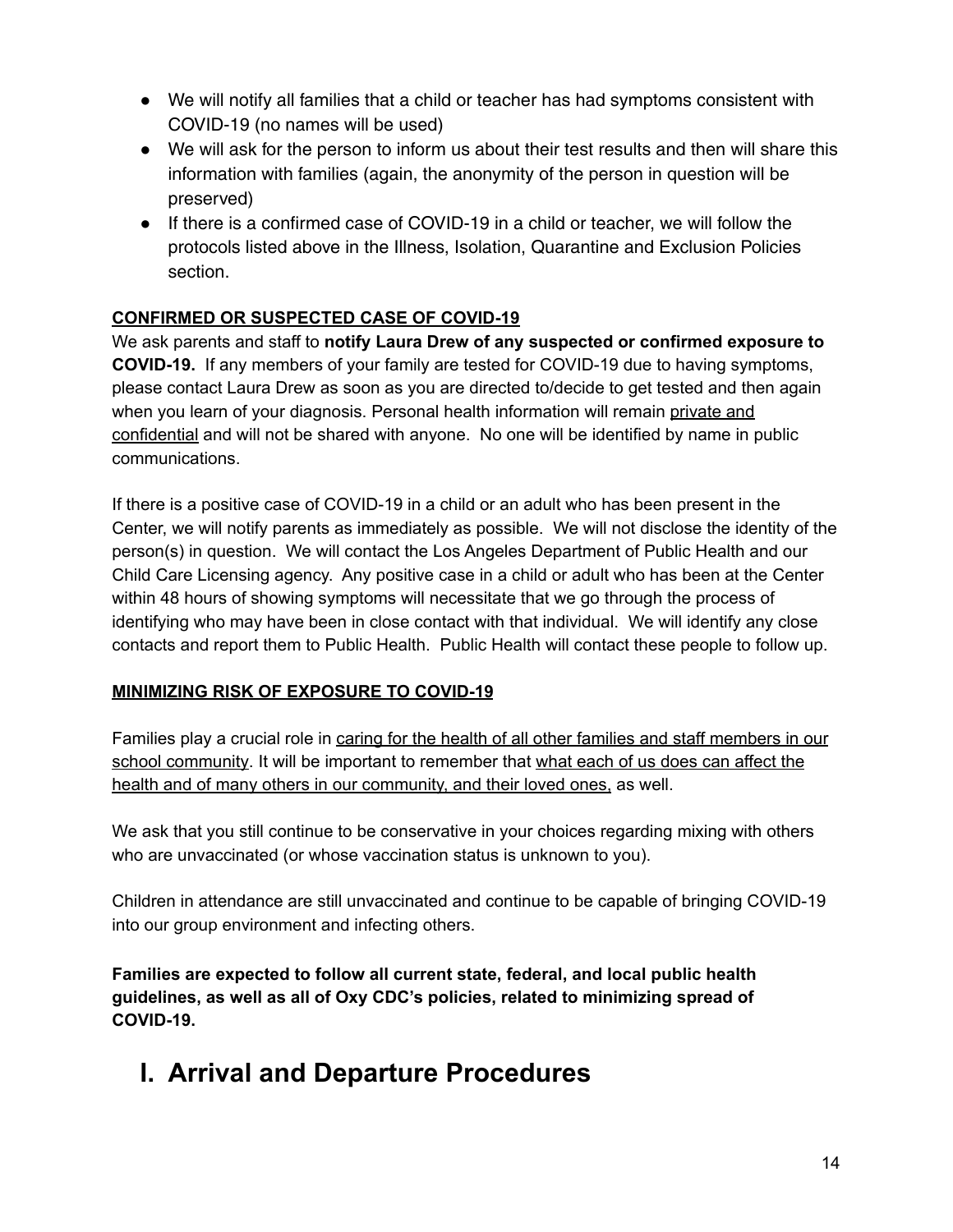Our facility will be open for child care from 8:00 a.m. to 5:30 p.m. Monday through Friday. All families will use the gate next to the CDC parking lot for entrance and exit.

#### **All parents/caregivers must wear masks at drop-off and pick-up**.

Here are some specific requests to help drop-off and pick-up times go smoothly:

- 1) **Staying No More Than 10 Minutes** to avoid overcrowding, parents should plan to stay inside the Center no more than 10 minutes.
- 2) **Not a Time to Socialize with Other Parents** the focus for drop-off should be getting your child settled for the day and connected with a teacher, helping drop off his/her belongings. The focus for pick-up should be reconnecting with your child and allowing your child to show you around the classroom/yard to share what he/she has been doing at school. Observing your child's interactions with peers and teachers is also a wonderful opportunity at drop-off and pick-up. Although we respect and value the relationships that parents build with each other, we want to avoid a situation where groups of parents are standing on the yard chatting at drop-off or pick-up. You are more than welcome to stand and chat on the little patch of grass next to the Admissions Building (out of sight of your children).
- 3) **When You Are Present, We Assume That You Are Supervising Your Child:** Teachers assume that, while you are on the yard, you are responsible for the supervision of your child (another reason not to be focused on socializing with other parents on the yard). At drop-off, please alert the teacher to the fact that you are leaving, so they know to take over the supervision of your child. At pick-up, as soon as you enter the yard, please understand that teachers assume you are now watching and supporting your child.
- 4) **Parents Can Enjoy the Classrooms When Classes Are Outside:** Parents can only go inside their child's classroom (to check their child's cubby or to have their child show them around the room) when their child's group is outside. For Hungry Caterpillars and Busy Bees: kids are outside at both drop-off and pick-up. For Terrific Tigers: kids are inside at drop-off, but outside at pick-up. Terrific Tigers parents should walk their child to the classroom door for drop-off and say goodbye at the doorway.
- 5) **No Children Playing in The Classrooms:** When parents go inside with their child, this is not a time for the child to play in the classroom. The parent should not allow the child to go around the room and start playing with the toys. This should be a quick in and out to gather belongings, or the child should be showing the parent around the room, to share what he/she has been doing/learning at school.
- 6) **Save Longer Conversations with Teachers for Another Time**: Pick-up and drop-off are not good times to get into involved conversations with the teachers. Quick downloads of information or quick chats are very welcomed, but if you'd like a more involved conversation, you can send a message/email to ask to set up a time to talk at more length.
- 7) **Please Leave Pets Outside the Yard:** Any pets that are present at drop-off or pick-up should be left in cars (with windows down) or tied up outside the schoolyard. Pets should not be brought into the CDC facility/yards, as some children may be fearful and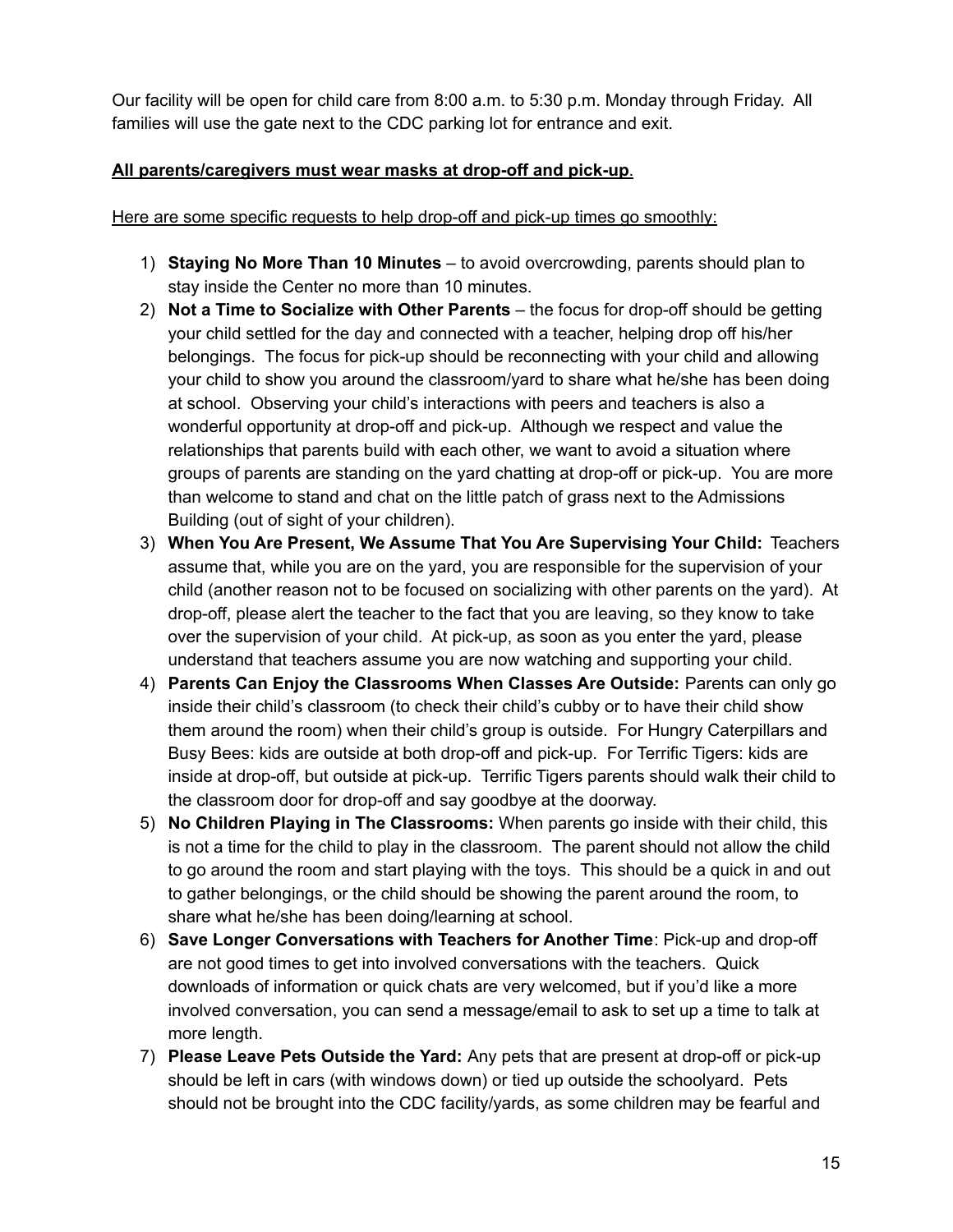some people may be allergic to pets.

# **J. Items from Home**

Any item that comes to school must be **clearly labeled with the child's name** (this includes socks, shoes, underwear, shirts, pants, shorts, jackets/sweaters/sweatshirts, hats, sunscreen, lovey/blankie, sunscreen, towel, etc.).

## **Children should have these items at school at all times:**

- **● A clean, full change of clothing, including:** shirts/dresses, pants/shorts/skirts, underwear (if applicable), socks and shoes. Dirty clothing will be sent home and *new clothing should be sent the following day in the clean cloth bag brought to school.*
- **● 1 or 2 long-sleeved sweatshirts or sweaters**
- **● 1 tube/bottle sunscreen (check expiration date)**
- **● 4 or more clean, fresh masks**
- **● A water bottle that is of the pop top style** (there is a separate lid/top that the child pops open to drink and can close without touching the part where his/her mouth has just been) (suggestions can be shared upon request)

Children may bring a lovey, stuffed animal, or small blanket to use during nap/rest time.

# **K.Special Events**

COVID-19 conditions permitting, we may be able to offer in-person community events this school year, such as children's performances, social gatherings, Parent Education meetings, etc. We will keep you posted.

# **L. Birthday Celebrations**

If you wish to send a special treat to celebrate your child's birthday at the Oxy CDC, please check with your child's teacher **at least one week in advance** to discuss what your plans will be for that celebration. Note: All birthday treats must be **peanut-free (and possibly nut-free, depending on any serious allergies in the class).** Parents may arrange to be present for birthday celebrations, if they wish.

Please see more about bring special snacks, and allergy considerations, in the main Parent Handbook.

# **M. Parent-Teacher Conferences**

We will be offering Parent-Teacher Conferences in both the fall and the spring, as usual. Whether these meetings will be in person or virtual will be determined as we get closer.

# **N.Food Service**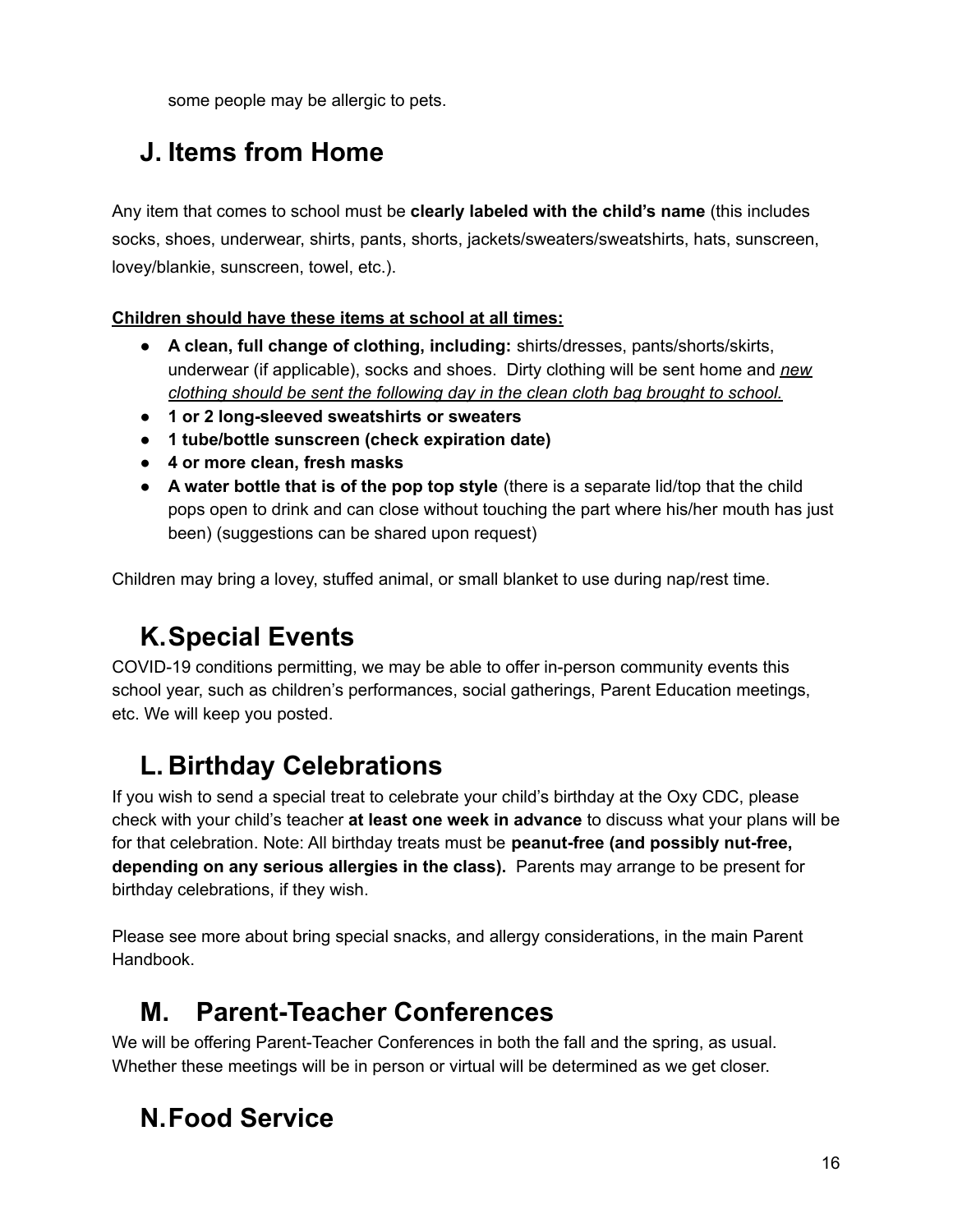Food service be offered at the Oxy CDC. We will provide morning snack, lunch, and afternoon snack.

Rather than offering self-serve options to children (as in the past), for the time being, we will be serving children's food and drink. Food will be pre-plated when offered to children, and children may ask to be served additional helpings. Once it is safe to do so again, we will offer children the chance to serve themselves from community bowls and pitchers, developing independence and self-help skills.

#### **Food Service Protocols**

- All surfaces will be sanitized before food service, using EPA-approved products.
- All children will wash hands before and after eating.
- All staff will wash hands before and after helping children during eating times.
- Children will sit distanced from each other by at least 6 ft.
- We will eat outdoors as often as possible.

 $\sim$   $\sim$   $\sim$   $\sim$   $\sim$   $\sim$   $\sim$   $\sim$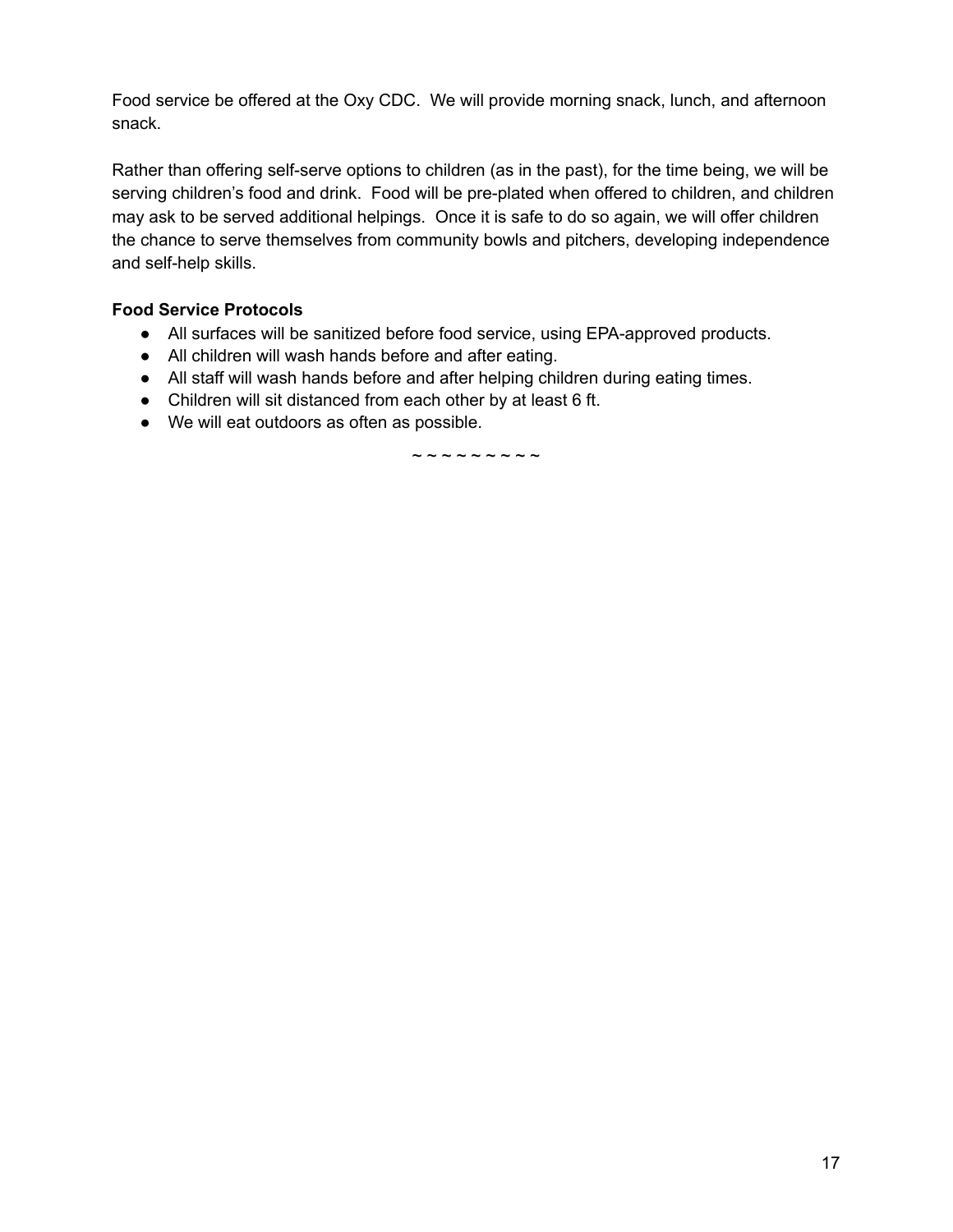Parents/Guardians,

Please thoroughly review the Addendum to the Parent Handbook, COVID-19 Edition, for the 2022- 2023 school year, which contains the policies and procedures that will remain in place at the Occidental College Child Development Center until further notice. After reading the Addendum to the Parent Handbook, please complete and sign the Acknowledgement and Agreement form on the next page (both/all parents/guardians). Thank you in advance for your cooperation and help in keeping everyone in our community safe during this public health crisis.

Sincerely,

Laura Drew, Program Director Occidental College Child Development Center